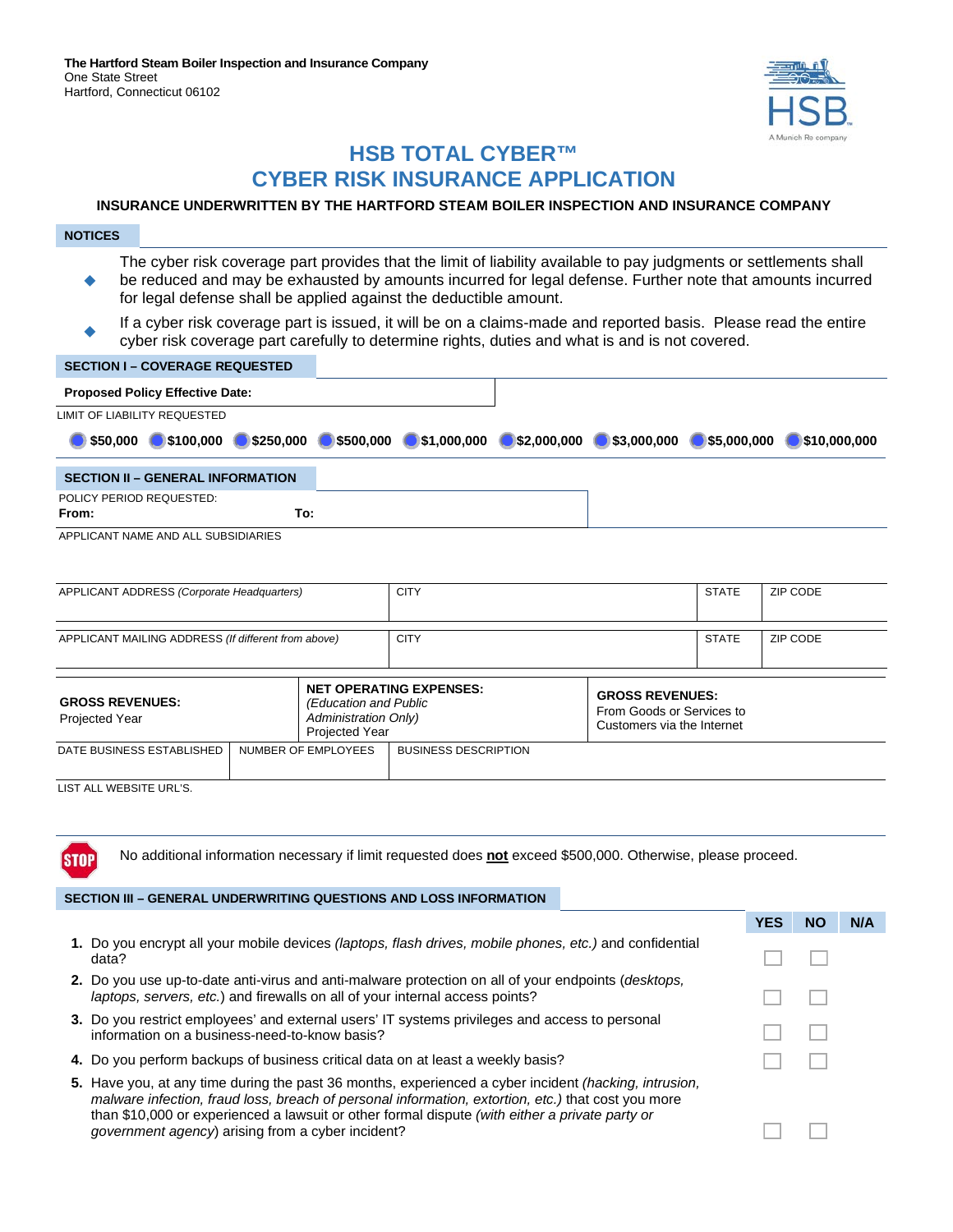#### **SECTION III – GENERAL UNDERWRITING QUESTIONS AND LOSS INFORMATION** *- continued*

| <b>YES</b> | NΟ | N/A |
|------------|----|-----|
|            |    |     |

an an

m in

**6.** Within the past 12 months, did you or one of your cloud providers experience an unplanned outage lasting longer than 2 hours? *(This does not include failure caused by an unauthorized access ("cyber attack")).* If **"Yes",** please attach details.



No additional information necessary if limit requested does **not** exceed \$1,000,000. Please sign and date application. Otherwise, please proceed.

#### **SECTION IV – DEVICES, INFORMATION AND VENDOR MANAGEMENT**

**1.** How many of the following devices to you currently have deployed?

Servers:

Desktops:

- Laptops:
- > Mobile Phones/ Devices:
- **2.** How many individual people *(employees, customers, etc.)* do you currently store or maintain *(either yourself or using third parties)* information about?

|                                                              |                                                                                                                                                                                                                                                                                                                                                                                 | <b>YES</b> | <b>NO</b> | N/A |
|--------------------------------------------------------------|---------------------------------------------------------------------------------------------------------------------------------------------------------------------------------------------------------------------------------------------------------------------------------------------------------------------------------------------------------------------------------|------------|-----------|-----|
|                                                              | 3. Do you process or store personal information or other confidential information for other businesses or<br>organizations?                                                                                                                                                                                                                                                     |            |           |     |
|                                                              | 4. For each vendor that processes or stores personal information for you, do you have a written<br>agreement that makes the vendor financially responsible for the consequences of a cyber attack or<br>data breach? (If you do not engage any such vendors, answer "Yes")                                                                                                      |            |           |     |
|                                                              | 5. Do you require service providers to demonstrate adequate security?                                                                                                                                                                                                                                                                                                           |            |           |     |
|                                                              | SECTION V - INTERNAL POLICIES, COMPLIANCE AND PRIVACY MANAGEMENT                                                                                                                                                                                                                                                                                                                |            |           |     |
|                                                              | 1. Do you have a written organization-wide privacy and security policy?                                                                                                                                                                                                                                                                                                         |            |           |     |
|                                                              | 2. Do you have a document retention and destruction policy?                                                                                                                                                                                                                                                                                                                     |            |           |     |
|                                                              | 3. Have you implemented a written policy requiring:<br>telephone confirmation (or by means other than email) with the payee or requestor, of the<br>a)<br>payment details before making payments (including wire and ACH transfers) in excess of<br>\$10,000?                                                                                                                   |            |           |     |
|                                                              | multiple internal parties to confirm authorization before making payments (including wire and<br>b)<br>ACH transfers) in excess of \$10,000?                                                                                                                                                                                                                                    |            |           |     |
|                                                              | 4. Does each user of your system have a separate individual account?                                                                                                                                                                                                                                                                                                            |            |           |     |
|                                                              | 5. Do you have a formal process (which includes identification, tracking, and monitoring) in place for<br>properly bringing servers, desktops, laptops and other digital assets into service and a formal<br>process (which includes removal from the network, deleting from inventory and secure wiping of<br>sensitive data) for properly removing those assets from service? |            |           |     |
|                                                              | 6. If you accept payment <i>(credit and debit)</i> cards, do you comply with Payment Card Industry Data<br>Security Standards? (If you do not accept payment cards, answer "N/A")                                                                                                                                                                                               |            |           |     |
|                                                              | 7. If you handle health information, do you comply with HIPAA and the HITECH act? (If you do not<br>handle health information, answer "Yes")                                                                                                                                                                                                                                    |            |           |     |
|                                                              | 8. Do you have a designated Chief Information Officer or other person responsible for information and<br>systems security?                                                                                                                                                                                                                                                      |            |           |     |
|                                                              | 9. Have you identified and secured personal and other highly confidential information for which you are<br>responsible?                                                                                                                                                                                                                                                         |            |           |     |
| <b>SECTION VI - NETWORK SECURITY AND INCIDENT MANAGEMENT</b> |                                                                                                                                                                                                                                                                                                                                                                                 |            |           |     |
|                                                              |                                                                                                                                                                                                                                                                                                                                                                                 | <b>YES</b> | <b>NO</b> | N/A |
|                                                              | 1. Do you update and patch critical IT-systems and applications on at least a monthly basis?                                                                                                                                                                                                                                                                                    |            |           |     |

**2.** Have you implemented the use of long and complex passwords or another secure account-access methodology such as multifactor identification or universal identification?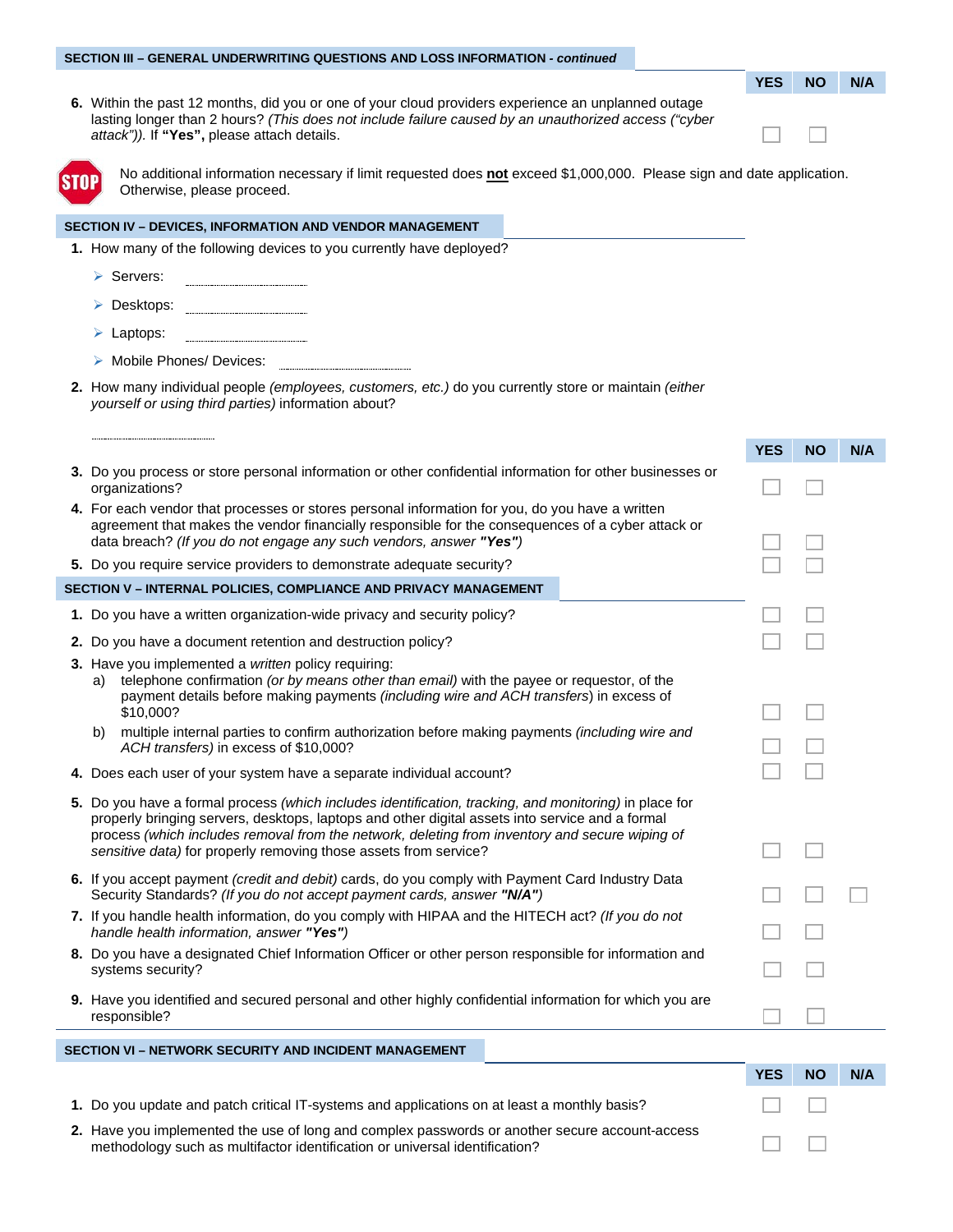#### **SECTION VI – NETWORK SECURITY AND INCIDENT MANAGEMENT** *- continued*

|                                                                                                                                                                                                                                     | <b>YES</b> | <b>NO</b> | N/A |
|-------------------------------------------------------------------------------------------------------------------------------------------------------------------------------------------------------------------------------------|------------|-----------|-----|
| <b>3.</b> Are all Internet-accessible systems <i>(for example, web-, email-servers)</i> segregated <i>(for example,</i><br>within a DMZ or at a 3 <sup>rd</sup> party provider) from your trusted network?                          |            |           |     |
| 4. Do you use intrusion detection hardware or software or otherwise monitor your network and identify<br>security events?                                                                                                           |            |           |     |
| 5. Do you provide awareness training for employees in data privacy and security issues <i>(including</i><br>legal liability issues and phishing)?                                                                                   |            |           |     |
| 6. Do you delete system access, accounts and associated rights after termination of users <i>(including</i> )<br>employees, temporary employees, contractors and vendors)?                                                          |            |           |     |
| 7. Do you (yourself or by engaging an outside vendor) regularly scan critical systems for security<br>vulnerabilities? These scans may include security and penetration testing.                                                    |            |           |     |
| 8. If you perform backups of business critical data on at least a weekly basis, is the backup stored<br>offsite in a secure location?<br>(If you do not backup business critical data on at least a weekly basis, answer " $N/A$ ") |            |           |     |
| 9. If you perform backups of business critical data on at least a weekly basis, do you test your restore<br>process on at least a monthly basis?                                                                                    |            |           |     |
| (If you do not backup business critical data on at least a weekly basis, answer " $N/A$ ")                                                                                                                                          |            |           |     |
| 10. Do you have a business continuity management or disaster recovery plan in place?                                                                                                                                                |            |           |     |
| 11. Do you have an incident response plan <i>(for cyber attacks and data breaches)</i> that identifies an<br>incident response team?                                                                                                |            |           |     |
| 12. Do you have a process in place to review all advertising and other content prior to publication?                                                                                                                                |            |           |     |
|                                                                                                                                                                                                                                     |            |           |     |

#### **FRAUD WARNINGS**

#### **NOTICE TO APPLICANTS IN STATES NOT SPECIFICALLY ADDRESSED BELOW:**

Any person who knowingly, and with intent to defraud or deceive any insurance company or other person, files an application for insurance or statement of claim containing any materially false information, or conceals for the purpose of misleading, information concerning any fact material thereto, commits a fraudulent act, which is a crime and may subject such person to criminal and civil penalties.

#### **NOTICE TO ALABAMA, ARKANSAS, DISTRICT OF COLUMBIA, LOUISIANA, MARYLAND, NEW MEXICO, RHODE ISLAND AND WEST VIRGINIA APPLICANTS:**

Any person who knowingly (or willfully in MD) presents a false or fraudulent claim for payment of a loss or benefit or knowingly (or willfully in MD) presents false information in an application for insurance is guilty of a crime and may be subject to fines and confinement in prison, or any combination thereof.

#### **NOTICE TO COLORADO APPLICANTS:**

It is unlawful to knowingly provide false, incomplete, or misleading facts or information to an insurance company for the purpose of defrauding or attempting to defraud the company. Penalties may include imprisonment, fines, denial of insurance and civil damages. Any insurance company or agent of an insurance company who knowingly provides false, incomplete, or misleading facts or information to a policyholder or claimant for the purpose of defrauding or attempting to defraud the policyholder or claiming with regard to a settlement or award payable for insurance proceeds shall be reported to the Colorado Division of Insurance within the Department of Regulatory Agencies.

#### **NOTICE TO FLORIDA APPLICANTS:**

Any person who knowingly and with intent to injure, defraud or deceive any insurer files a statement of claim or an application containing any false, incomplete or misleading information is guilty of a felony of the third degree.

#### **NOTICE TO KANSAS APPLICANTS:**

A "fraudulent insurance act" means an act committed by any person who, knowingly and with intent to defraud, presents, causes to be presented or prepares with knowledge or belief that it will be presented to or by an insurer, purported insurer, broker or any agent thereof, any written, electronic, electronic impulse, facsimile, magnetic, oral, or telephonic communication or statement as part of, or in support of, an application for the issuance of, or the rating of an insurance policy for personal or commercial insurance, or a claim for payment or other benefit pursuant to an insurance policy for commercial or personal insurance which such person knows to contain materially false information concerning any fact material thereto; or conceals, for the purpose of misleading, information concerning any fact material thereto.

#### **NOTICE TO KENTUCKY, NEW YORK AND PENNSYLVANIA APPLICANTS:**

Any person who knowingly and with intent to defraud any insurance company or other person files an application for insurance or statement of claim containing any materially false information or conceals for the purpose of misleading, information concerning any fact material thereto commits a fraudulent insurance act, which is a crime and subjects such person to criminal and civil penalties.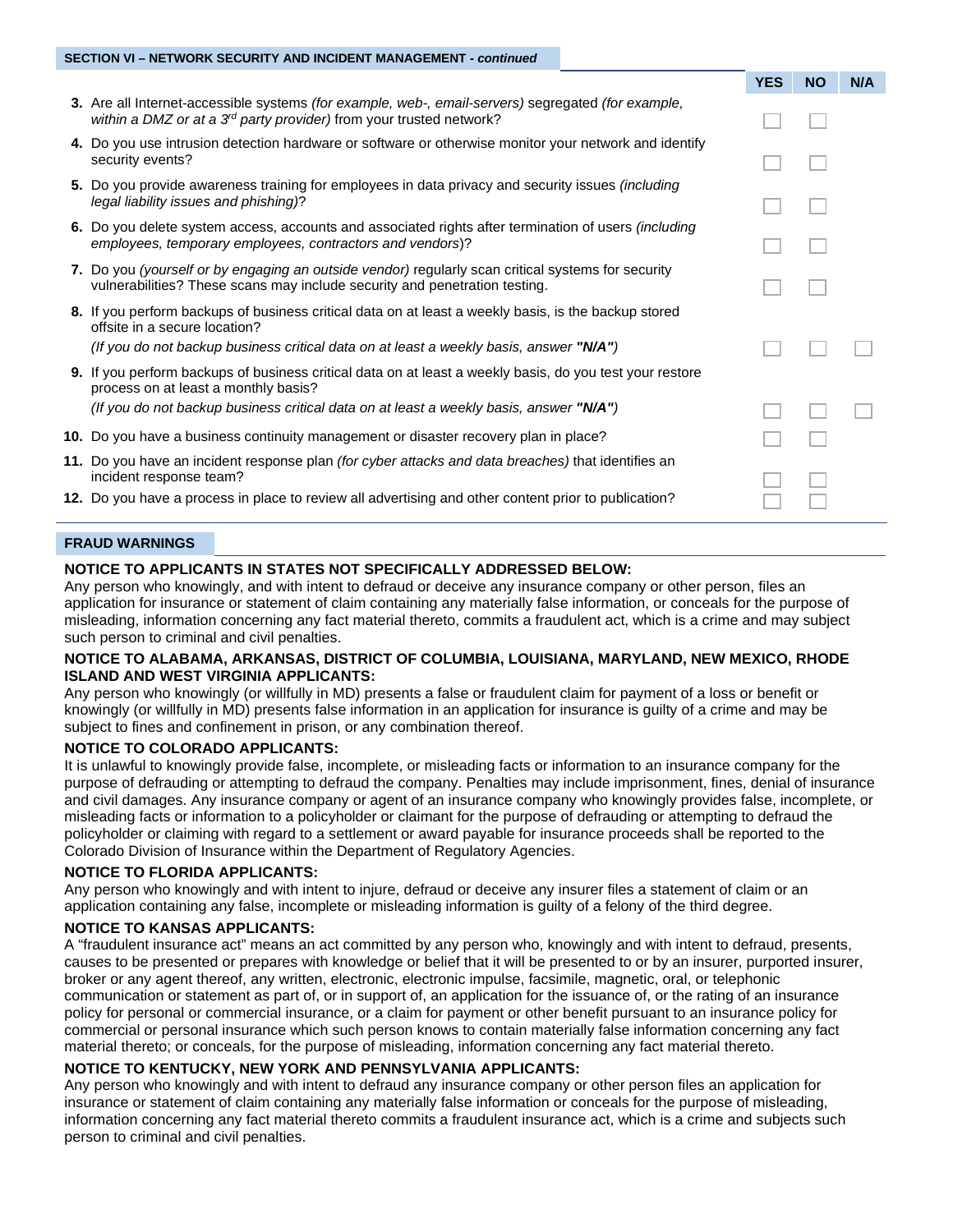## **NOTICE TO MAINE, VIRGINIA AND WASHINGTON APPLICANTS:**

It is a crime to knowingly provide false, incomplete or misleading information to an insurance company for the purpose of defrauding the company. Penalties may include imprisonment, fines or denial of insurance benefits.

#### **NOTICE TO NEW HAMPSHIRE APPLICANTS:**

Any person who, with a purpose to injure, defraud or deceive any insurance company, files a statement of claim containing any false, incomplete or misleading information is subject to prosecution and punishment for insurance fraud as provided in RSA 638.20.

## **NOTICE TO NEW JERSEY APPLICANTS:**

Any person who includes any false or misleading information on an application for an insurance policy is subject to criminal and civil penalties.

#### **NOTICE TO OKLAHOMA APPLICANTS:**

**WARNING:** Any person who knowingly, and with intent to injure, defraud or deceive any insurer, makes any claim for the proceeds of an insurance policy containing any false, incomplete or misleading information is guilty of a felony.

## **NOTICE TO OREGON APPLICANTS:**

Any person who makes an intentional misstatement that is material to the risk may be found guilty of insurance fraud by a court of law.

#### **NOTICE TO PUERTO RICO APPLICANTS:**

Any person who knowingly and with the intention of defrauding presents false information in an insurance application, or presents, helps, or causes the presentation of a fraudulent claim for the payment of a loss or any other benefit, or presents more than one claim for the same damage or loss, shall incur a felony and, upon conviction, shall be sanctioned for each violation with the penalty of a fine of not less than five thousand (5,000) dollars and not more than ten thousand (10,000) dollars, or a fixed term of imprisonment for three (3) years, or both penalties. If aggravating circumstances are present, the penalty thus established may be increased to a maximum of five (5) years; if extenuating circumstances are present, it may be reduced to a minimum of two (2) years.

#### *Please read the following statement carefully and sign where indicated.*

The undersigned authorized officer, owner or manager of the Applicant hereby acknowledges that he/she is aware that the limit of liability contained in the Cyber Coverage Part shall be reduced, and may be completely exhausted, by the costs of legal defense and, in such event, the insurer shall not be liable for the costs of legal defense or for the amount of any judgment or settlement to the extent that such exceeds the limit of liability of the Cyber Coverage Part.

The undersigned authorized officer, owner or manager of the Applicant hereby acknowledges that he/she is aware that legal defense costs that are incurred shall be applied against the deductible amount.

The undersigned authorized officer, owner or manager of the applicant declares that the information furnished in this application is complete, true and correct. The undersigned authorized officer, owner or manager agrees that if the information supplied on this application changes between the date of this application and the effective date of the insurance, he/she (undersigned) will, in order for the information to be accurate on the effective date of the insurance, immediately notify the insurer of such changes, and the insurer may withdraw or modify any outstanding quotations and/or authorizations or agreements to bind the insurance.

Any intentional or negligent misrepresentation, omission, concealment or incorrect statement of a material fact, in this application or otherwise, shall be grounds for the rescission\*\* of any bond or policy issued.

\*\* For **Maine and Maryland** Applicants **ONLY**: The word "rescission" is deleted and replaced with "denial".

## For **Georgia** Applicants **ONLY**:

Any misrepresentation, omission, concealment or incorrect statement of a material fact, in this application or otherwise, shall be grounds for denying coverage and cancelling any bond or policy issued.

## For **Louisiana** Applicants **ONLY**:

Any misrepresentation, omission, concealment or incorrect statement of a material fact, in this application or otherwise, shall be grounds for the denial of any claim related to any such misrepresentation, omission, concealment or incorrect statement or the cancellation of any bond or policy issued, provided that coverage will continue for legitimate claims until the cancellation is effective.

Signing of this application does not bind the applicant or the insurer to complete the insurance, but it is agreed that this application shall be the basis of the contract should a cyber coverage part be issued.